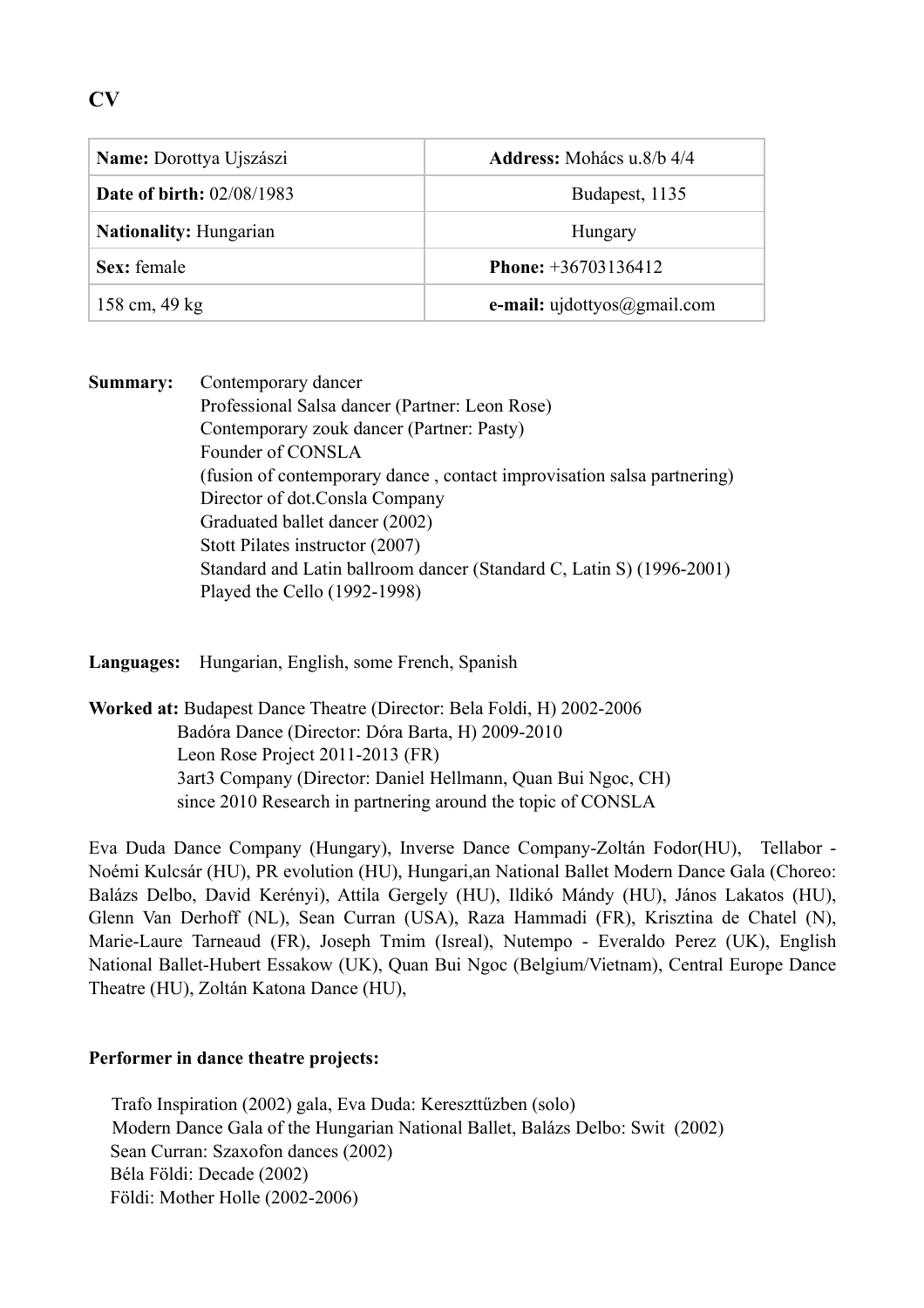Gershwin - Földi: Rhapsody in Blue (2002-2006) Glenn Van Derhoff: Wave Laboratory (2003) Földi: Jazz-sect (2003) Raza Hammadi: The European (2003) Lyon Ildikó Mándy: Ego (2003) Amir Kolben: G is L-2 (2003-2004) Tchaikovsky – Földi B.: Nutcracker (2004-2006) – Solist, Maria Vukán György– Chopin- Földi B.: Visual Notes (2004-2006) Földi: Take it Easy (2004) Krisztina de Chatel: Föld (2004) Budapest, Amsterdam, den Haag Tour Marie-Laure Tarneaud: Emotions (2005) Budapest, Limoges Tour Zoltán Fodor: The Unknown (soloist) (2005-2006) Budapest Dance Theatre: On the Rope (2005-2006) Földi: Alice in Wonderland (2005-2006) Joseph Tmim: Mediteran- All mixed up (2006) Mándy: AD (2006) Attila Gergely: 'Gyöngyszemek a tű fokán…' (2007) Modern Dance Gala of the Hungarian National Ballet (guest) Kerényi: Art of us (2007) Dóra Barta: House of Bernarda Alba (2008) Zoltán Fodor: Dido (2008) Zoltán Fodor: Godspel (2008) Dóra Barta: Romeo and Juliet (2008) Dóra Barta: House of Garcia Lorca (2008) Dóra Barta: Nutcracker, Maria (prose and dancing) (2008) Lajos Túri - Fred Ebb - John Harold Kander: Chicago (musical) (2009) Noémi Kulcsár : Much ado for nothing (2009) Nutempo - Everaldo Perez: Letters from the prison (2010, London,UK) Resolution-Hubert Essakow: Kanaval (2011, London, UK) Dansand-Quan Bui Ngoch: Workshop show (2012, Oostende, Belgium) English National Ballet-Hubert Essakow: Golden age of Russian ballet (2010, London, V&A Museum) Hubert Essakow: City of lost angels (2010, London) 3art3 Company: Quan Bui Ngoc/Daniel Hellmann: Untold (2014, Zurich, Bern, CH) dot.Consla Company: [P@88w0rLd](mailto:P@88w0rLd?subject=) (2016, Budapest, HU) Zoltán Katona: Different in deifferent ways (2016, Győr, HU)

## **Choreographer:**

 Dorottya Ujszaszi & Dávid Baranya: One body two souls(2008) (25min.) contemporary dance duo Badora Company: Csillagcsavarkulcs (2009) (35min.) contemporary Coproductions with Leon Rose: Backstage (2010.) Shadow of a swan (2011) James Brown Mambo(2012) Ordinary People (2013) Hungarian Dance Academy: Consla little swans (2012) dot.Consla Company: Play me (2013) consla Trio(2013) consla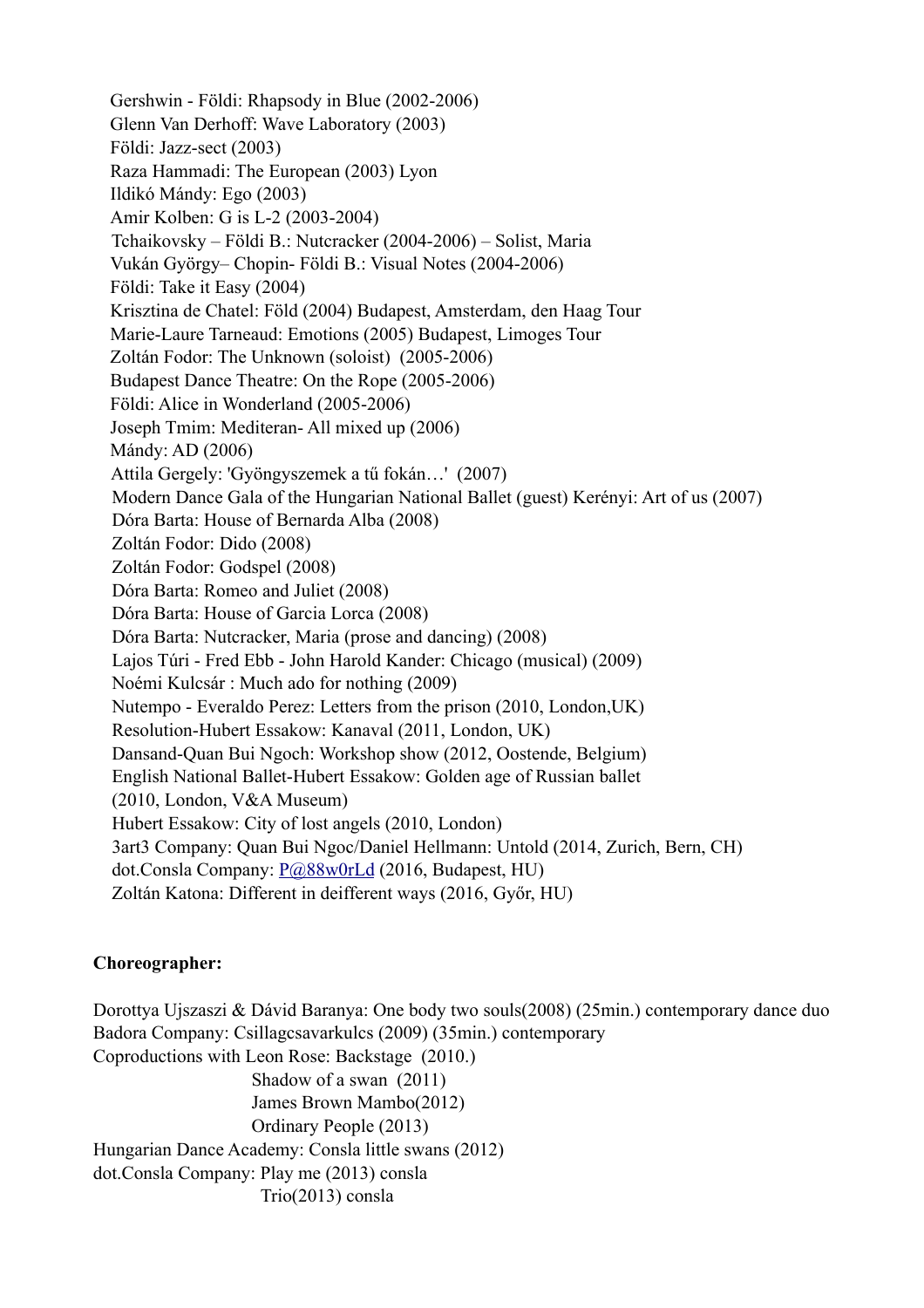Dorottya Ujszászi: Por Amor (2014) Consla Core: Made to love (2015) Cental Europe Dance Theatre: Click (2015) full evening piece dot.Consla Comapany-Workshop Foundation: [P@88w0rLd](mailto:P@88w0rLd?subject=) (2016) full evening piece

#### **Performer and teacher in salsa and zouk festivals:**

Starts of Salsa (2011, 2012, 2013, London, UK) 4th Cyprus Salsa Congress (2011) Münster International Salsa Festival (German 2011) Paris Mambo Festival (France 2011) Salsa del Mar, Les sables d'ologne (France 2011) Harlem Salsa Festival (Holland 2011) 3rd, 4th Holland Summer Salsa Congress (2011, 2012) 1.China Salsa Festival (Guanghzou, China 2011) Chartago Salsa Congress (Tunis 2011) Le Salsa Festival de Quebec (Canada 2011, 2012) 3rd Annual Philadelphia Salsa Festival (USA 2011) Edinburgh Salsa Festival (Scotland 2011) Amsterdam International Salsa Festival (Holland 2011) SalsaGlam, Montreal (Canada 2011, 2012) Salsa Winter Festival (France 2012) 1st Step in Dance Festival (Paris 2012) Swiss Salsa Festival (Swisserland 2012) Turkish Salsa Festival (Antalya, Turkey 2012) Salsa Capital Salsa Congress (Washington, USA 2012) Salsa Splash Sibenik (Croatia 2012) Salsuri Salsa Congress (Suriname 2012) 1st Manilla Salsa Congress (Phillipines 2012) Abu Dhabi Salsa Festival (2013) 1.St.Martin Salsa Festival (2013) Warsaw Salsa Spring Festival (Poland 2013) Helsinki Salsa Festival (Finland 2013) Kijev Spring Salsa Festival (Ukraine 2013) Flava Invasion (Atlanta, USA 2013) Rennes Salsa Festival (France 2013) Berlin Spring Break (German. 2013) Tnt Salsa Fiesta Festival (Trindad and Tobago 2012, 2013) Fresa Dance Festival (Czech Republic 2014) 1stIndia International Dance Festival ( Bangalore, 2014) Vama Veche Salsa Week (Romania, 2014) Amsterdam Zouk Congress (Netherlands, 2014) All Stars Festival (Hungary, 2014) Hot Winter Salsa (Siberia 2015) Zouk Fest London (UK, 2015, 2016) Prague Zouk Congress (Czech Republic 2015)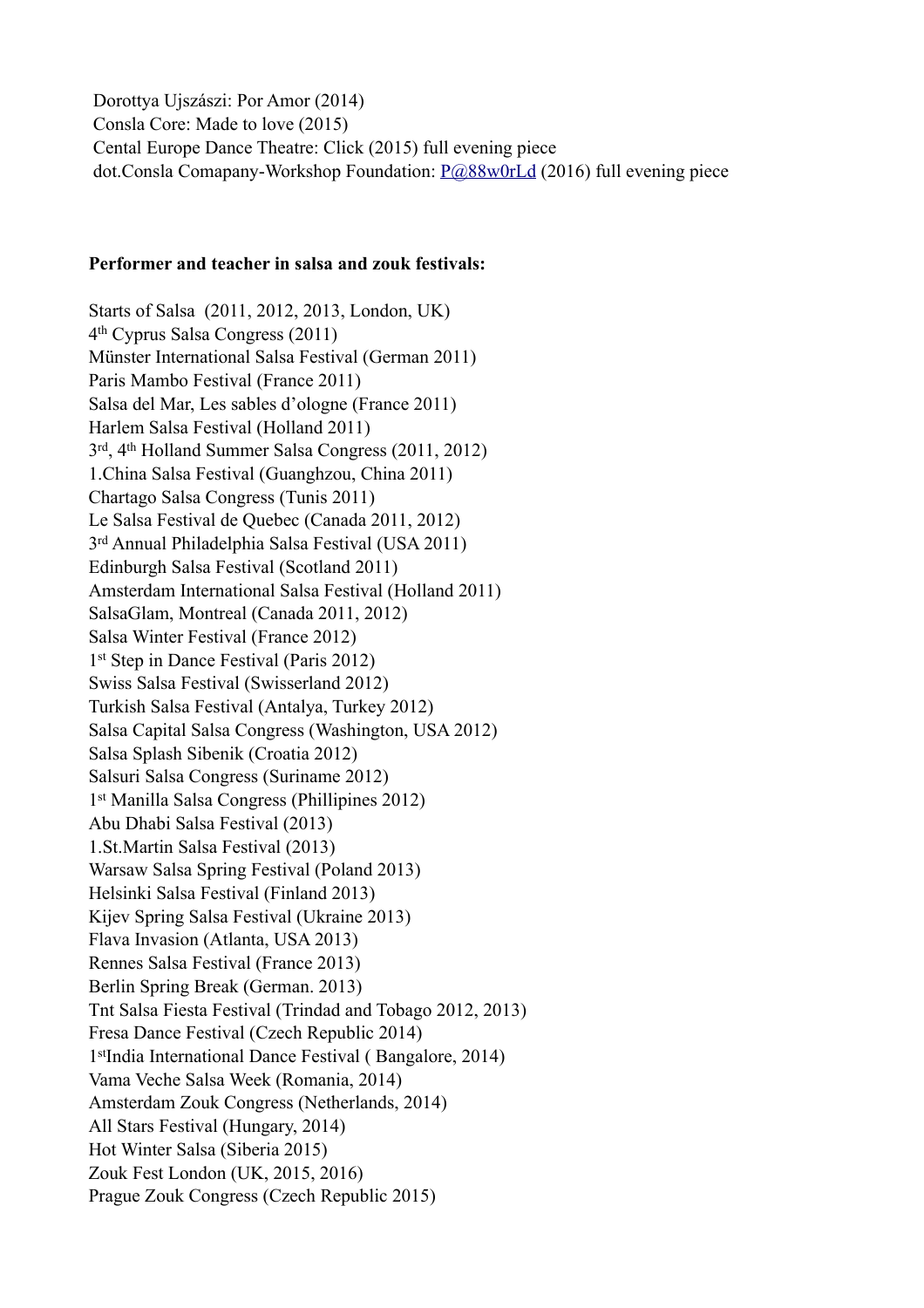Valentine Dance Festival (Germany, 2015, 2016) 1st, 2nd Antalya Mediterranean Latin Dance Festival (Turkey 2015, 2016) Summer Sensual Days (Rovinj, Croatia 2015, 2016) Zouk Devils and friends Summer Weekend 33 1/3 (Mataro, Spain 2016)

#### **Attended master classes:**

Summer Dance Workshop Győr - Katalin Lőrinc, Béla Földi, Dóra Barta, Lóránt Zachár, Gábor Goda (2000, 2002, 2004) Christina de Chatel, Roberto Galvan (Amsterdam, 2004) NDT 2 (2002) Scott Wells USA contact improvisation (2009) Saju Hari - Akram Khan Repertoire workshop (London 2010) Random Dance Company, Chisanto Ohio/Batsheva, Hannes Langolf/ DV8 (The Place 2010) International Summer Dance Course of Budapest Dance Theatre - Joseph Tmim IL, Raza Hammadi FR, Neel Verdoon NL (1998- 2016) Les Ballet C de la B workshops by Quan Bui Ngoc (Gent 2009, Paris 2010, Budapest 2011, 2016) ICOCDE (Vienna 2015) Ultima Vez workshops, Vim Vandekezbus (Budapest 2015) International Dance Week (Budapest 2014, 2016)(Gent 2009, Paris 2011, Budapest 2016)

## **Contemporary dance festivals/ Art Festivals:**

Inspiration (Trafo, Budapest, HU, 2002) Hungarian National Ballet Modern Dance Gala (2002, 2006) Cadance Festival Holand (2004) Les Sables D'Ologne Dance Festival (2005) National Summer Dance Festival Győr (2002, 2006) Fringe Festival-Budapest (2008) Solo-Duo Festival Budapest (2008) The Golden Age of Russian Ballet (UK, V&A Museum London 2010) Resolution (The Place, London, UK 2010) Dansand Festival (BE, 2012) Tanzhaus Zürich (CH, 2014) Dampfzentrale Bern (CH 2014) Venice Biennale 'Swatch Faces' Dot.Consla Company (IT 2015)

# **Prizes and scholarships:**

- 2001. First ranking of Hungarian Latin Dance Competition in S category of adults (ballroom dances, partner: Andras Faluvegi)
- 2001. 1 of delegate couples from Hungary to European Championships of Latin Dances, Warsaw

2002. Prize of Hungarian Ballet Dance Federation – "Best Dancer of Graduated Students of the Year"